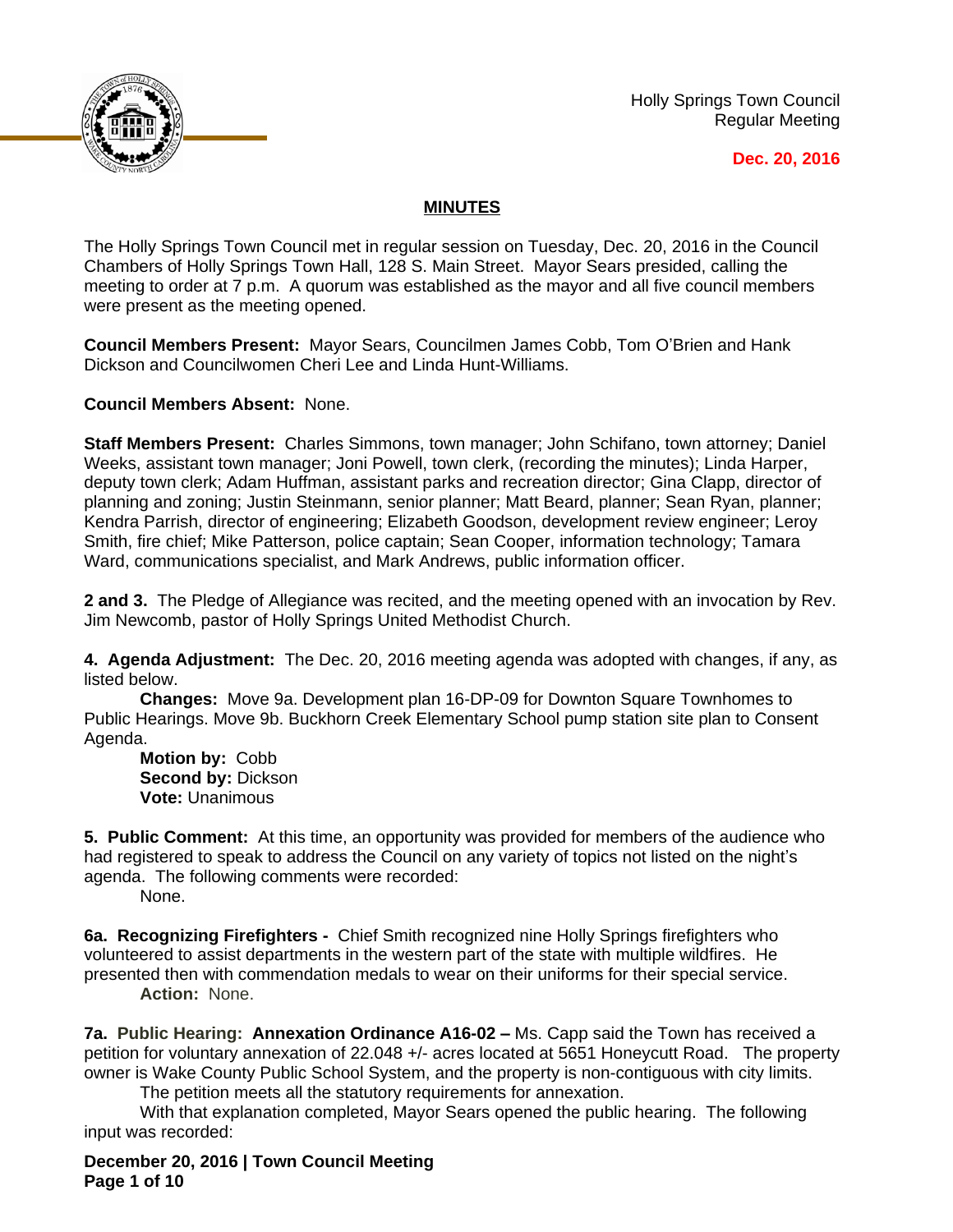Kenneth Haywood, attorney for the Wake County Board of Education – Mr. Haywood spoke in favor of the petition.

There being no further input, the public hearing was closed.

**Action:** The Council approved a motion to adopt annexation Ordinance A16-02 annexing 22.048 -/+ acres owned by Wake County Public School System, and more particularly described as Wake County Pin: 0648.02-60-3001, into the corporate limits of the Town of Holly Springs.

**Motion by:** Lee **Second by:** Williams **Vote:** Unanimous *A copy of Annexation Ordinance A16-02 is attached to these minutes.*

**7b. Public Hearing: 16-DP-10 / 16-SEU-05 / 16-SEU-06 / 16-VARTC-05, Wake County Public Schools - E45 Buckhorn Creek Elementary** – Mr. Ryan said the Town has received requests for Special Exception Uses to locate a new elementary school with modular units near the intersection of Honeycutt Road and Piney Grove-Wilbon Road. The property is in the extraterritorial jurisdiction of the town. The proposed project is located on  $\pm 21.49$  acres at 5651 Honeycutt Road.

In conjunction with Special Exception Use request to locate a new elementary school with modular units, the applicant is requesting approval of a development plan for a 112,598-squarefoot, 2-story elementary school. The building would be 46 feet high and would be oriented toward Honeycutt Road. A predominantly brick building and four modular units to the side and rear of the building, including parking and recreation facilities, are proposed for this site.

Mr. Ryan said the plan had been reviewed by the Planning Board

With that explanation completed, Mayor Sears opened the public hearing. The following testimony and evidence was submitted by those who had been administered the oath by the deputy town clerk:

Kenneth Haywood, attorney for the Wake County Board of Education – Mr. Haywood spoke in favor of the requests and then provided a presentation that detailed the proposed school site plan and provided evidence in support of the application addressing the necessary findings of fact for special exception uses, variances and waivers. He submitted the application and its responses to the findings of fact into the record.

The Wake County Board of Education project team included: Renee Pfieffer, landscape architect; Ethan Page, architect; Matthew Peach, traffic engineer; and Nick Lash, project manager

Renee Pfieffer, landscape architect - Ms. Pfieffer detailed the site plan. Mr. Haywood asked Ms. Pfieffer if her design maximized green space. She said yes.

Nick Lash, project manager and Ethan Page, architect - Mr. Lash and Mr. Page provided a presentation detailing the project further and explaining why some of the variances and waivers are being requested.

Councilman O'Brien asked if any modular units are included in the site plan.

Mr. Lash said there are four modular units that could be added to the site, but they will not be in place as the building opens.

Matthew Peach, traffic engineer - Mr. Peach said the school system would be improving three intersections in the area, providing turn lanes. The planned off-site improvements have received concurrence from the Town and the North Carolina Department of Transportation.

Mr. Haywood stressed that the application addresses the findings of fact and that the evidence shows that the project would meet all the requirements.

Councilman Dickson asked when modular units are added to a school site are they used units or new.

Sheri Green, director of facility planning and design - Ms. Green said the approach is to site for four modular units for elementary schools. She said the school system does move units around but also leases units.

There being no further testimony, the public hearing was closed.

**Action #1:** The Council approved a motion to adopt Resolution #16-41 making and accepting the Findings of Fact for Special Exception Uses 16-SEU-05 and 16-SEU-06; Variance of

**December 20, 2016 | Town Council Meeting Page 2 of 10**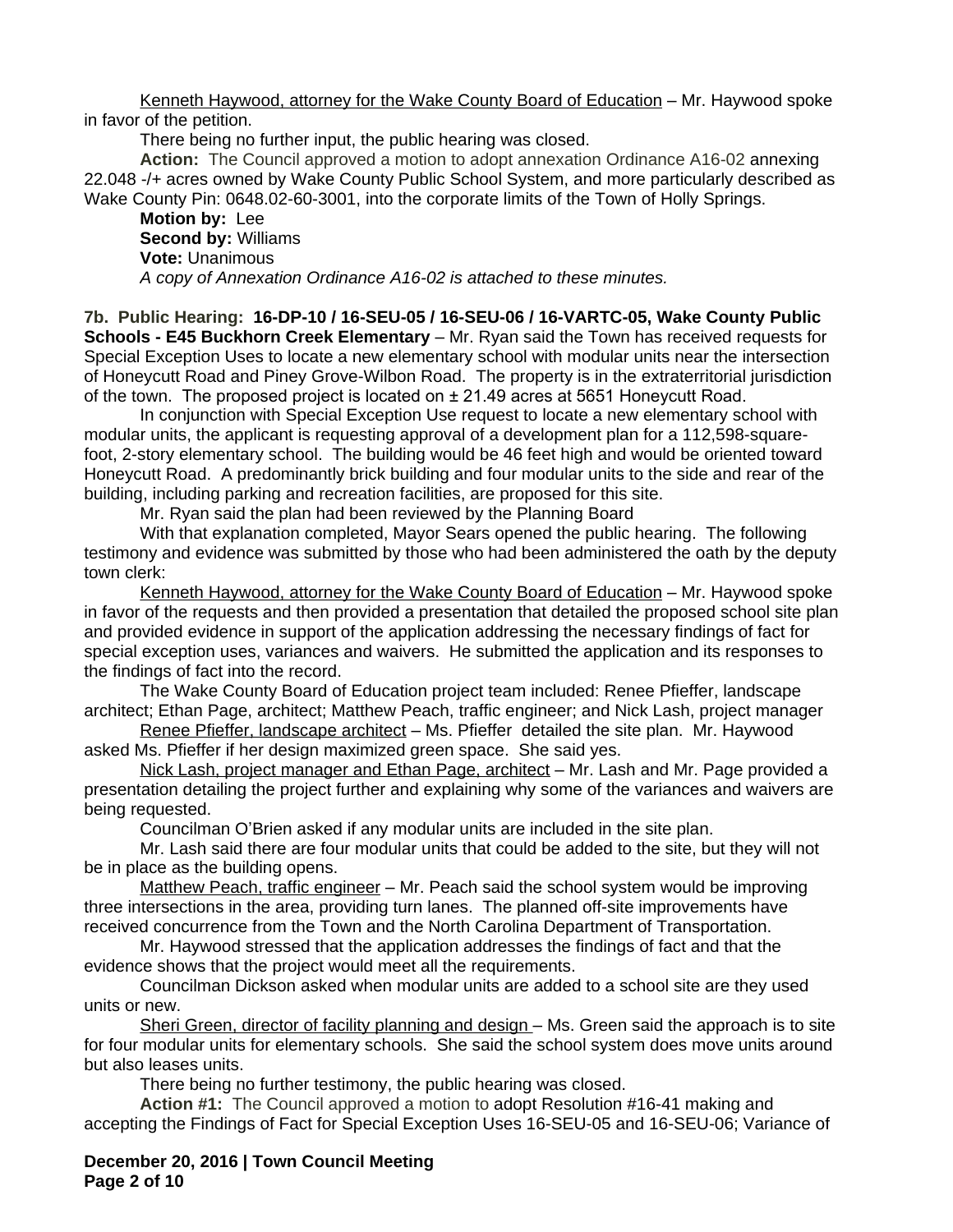Development Standards 16-VARTC-05; Waivers for Architectural and Design Requirements 16- WAV-13, 16-WAV-14, 16-WAV-15, 16-WAV-16 and 16-WAV-17; Waiver of Off-Street Parking Requirements 16-WAV-22; Waiver of Off-Street Loading Requirements 16-WAV-23; and Waiver of Sign Regulations 16-WAV-24 as submitted by CLH Design, P.A., as specified in Exhibit A (with the following additional findings, if any).

**Motion by:** Williams Second by: Cobb **Vote:** Unanimous *A copy of Resolution 16-41 is attached to these minutes.*

**Action #2:** Having made findings of fact, the Council approved a motion to approve waivers of UDO Section 3.08 Architectural & Site Design Requirements 16-WAV-13, 16-WAV-14, 16-WAV-15, 16-WAV -16, 16-WAV-17; Waiver of regulations of UDO Section 7.04 E. 4. Maximum Number of Off-Street Parking Spaces 16-WAV-22; Waiver of regulations of UDO Section 7.05 F: Minimum Number of Off-Street Loading Areas 16-WAV-23; and Waiver of regulations of UDO Section 7.03., G., 1., b. Sign Regulations 16-WAV-24 in association with development petition #16-DP-10 for Wake County Public Schools - E45 Buckhorn Creek Elementary as submitted by CLH Design, PA.

**Motion by:** Cobb **Second by:** Dickson **Vote:** Unanimous *A copy of the waivers findings of facts is attached to these minutes*

**Action #3:** Having made findings of fact, the Council approved a motion to approve Variance Petition 16-VARTC-05 Maximum Building Height, to allow for an increase in the maximum building height from 35 feet to 46 feet as submitted by CLH Design PA.

**Motion by:** Dickson **Second by:** Williams **Vote:** Unanimous *A copy of the variance petition is attached to these minutes*

**Action #4:** Having made findings of fact, the Council approved a motion to approve Special Exception Uses #16-SEU-05 and 16-SEU-06 as specified in Unified Development Ordinance Section 2.01 2. c. R-30: Residential, to allow for a public school and modular units in an R-30 zoning district; and a motion to approve Development Petition #16-DP-10 for E45 Buckhorn Creek Elementary School as submitted by CLH Design PA, Project Number 551240, dated Revised 11/7/2016, for the property located at 5651 Honeycutt Road, Wake County PIN #0648603001 as submitted by CLH Design PA, with the following conditions:

Special Exception Use Conditions (16-SEU-05: School – Public):

1. All operations must adhere to the evidence submitted by the applicant as stated in the findings of fact submitted and those findings of fact specified by the Town Council in conjunction with 16- SEU-05.

Special Exception Use Conditions (16-SEU-06: Modular Units):

- 1. All operations must adhere to the evidence submitted by the applicant as stated in the findings of fact submitted and those findings of fact specified by the Town Council in conjunction with 16- SEU-06.
- 2. Prior to the placement of any modular classroom, a UDO permit shall be submitted to the Department of Planning & Zoning for review and approval.

#### **Development Plan Conditions:**

1. This project will be required to meet the Town of Holly Springs NPDES Ph. II Post Construction Stormwater Ordinance.

**December 20, 2016 | Town Council Meeting Page 3 of 10**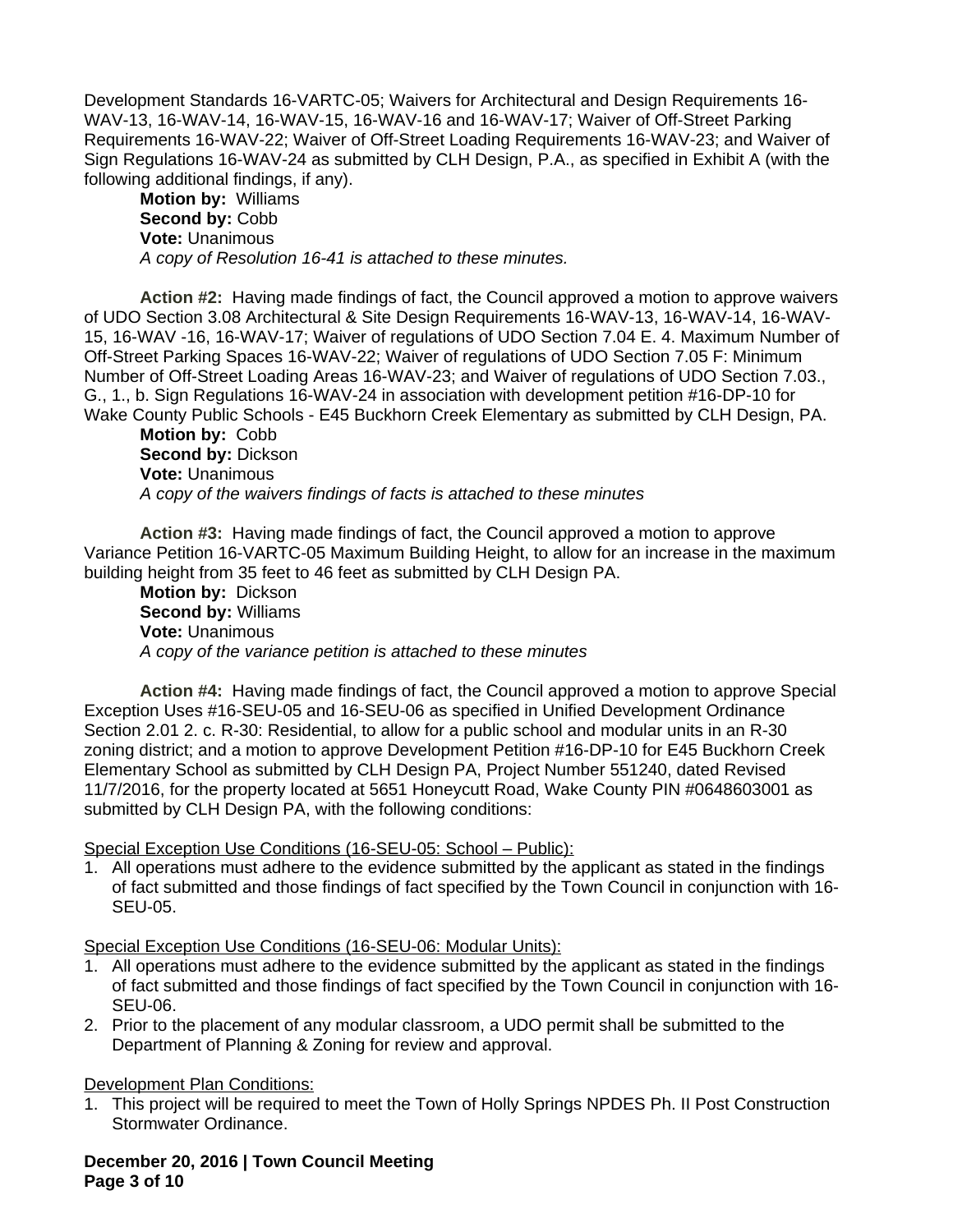- 2. A traffic impact analysis (TIA) was approved for this project and identified offsite improvements. Refer to the TIA report for the exact requirements (i.e. storage lengths of offsite improvements)
- 3. Pump station site must be platted and conveyed by deed to the Town of Holly Springs before pump station final acceptance.
- 4. The following items must be addressed prior to construction drawing submittal: a. All items listed on the Stormwater Submittal Checklist, Form #16003, must be included.
- 5. The following items must be addressed prior to construction drawing approval:
	- a. Approval of Stormwater Management Plan is required prior to issuance of a land disturbance permit or construction drawing approval.
	- b. Payment of the Stormwater Fee-in-Lieu will be required.
	- c. Stormwater sureties are required on this project. A performance surety in the form of a bond, letter of credit or cash is required in the amount of 150% estimated construction cost of the stormwater BMP prior to the preconstruction meeting and a maintenance surety in the form of a cash escrow account in the amount of 35% the actual construction cost of the BMP is required at the end of the performance monitoring period for the project
	- d. All environmental permits must be obtained prior to construction drawing approval and/or issuance of a land disturbance permit for the entire project.
	- e. A fee-in-lieu of upgrade will be required for this project for the Pump Station and/or Force Main
	- f. If any off site sewer facilities are needed to serve this project and are not completed and accepted by the Town at the time of approval of this plan, then these facilities must be completed for this project to develop. The Town is not responsible for completion of off-site sewer facilities, and will not guarantee completion of such facilities by any other party. No plats or building permits will be issued by the Town until all necessary on and off site sewer infrastructure is completed.
	- g. The following note must be clearly reflected on the plats and construction drawings: "Pump station site owned by the Town of Holly Springs may be expanded in the future and there will be routine operation inspections and maintenance on the premises once the pump station is in operation".
- 6. The following items must be addressed prior to the certificate of occupancy of the building:
	- a. Provide documentation in the form of a recorded plat of any required offsite R/W prior to certificate of occupancy of the school or any work within that R/W.

Provide documentation in the form of a recorded plat of any required offsite sewer easements.

**Motion by:** Lee **Second by:** Cobb **Vote:** Unanimous

*A copy of Special Exception Use Applications* 16-SEU-05 and 16-SEU-06 *addressing the findings is attached to these minutes.*

**7c. Public Hearing: Rezoning Petition 16-REZ-14** – Mr. Steinmann said the Town has received a request for a zone map change for property located between Irving Parkway and Highway 55 Bypass. The applicant is requesting to rezone the property from RT: Research and Technology to LB CU: Local Business Conditional Use. The parcels are vacant. The requested LB CU: Local Business Conditional use zoning is consistent with the comprehensive plan and will provide some of the 65% of business and commercial uses recommended within the Village District CGA.

He said a Conditional Use District allows the petitioner to place on the property specific conditions that are more restrictive than the minimum zoning regulations in the Town's Unified Development Ordinance. Once a petitioner has placed such conditions with the Zoning Map Change request, they cannot be removed or modified to reduce the restriction. During the review and consideration process the petitioner may add additional conditions or make the proposed conditions more restrictive; however, additional conditions or regulations cannot be added to the petition by Planning Board or Town Council, nor can either Board request additional conditions.

**December 20, 2016 | Town Council Meeting Page 4 of 10**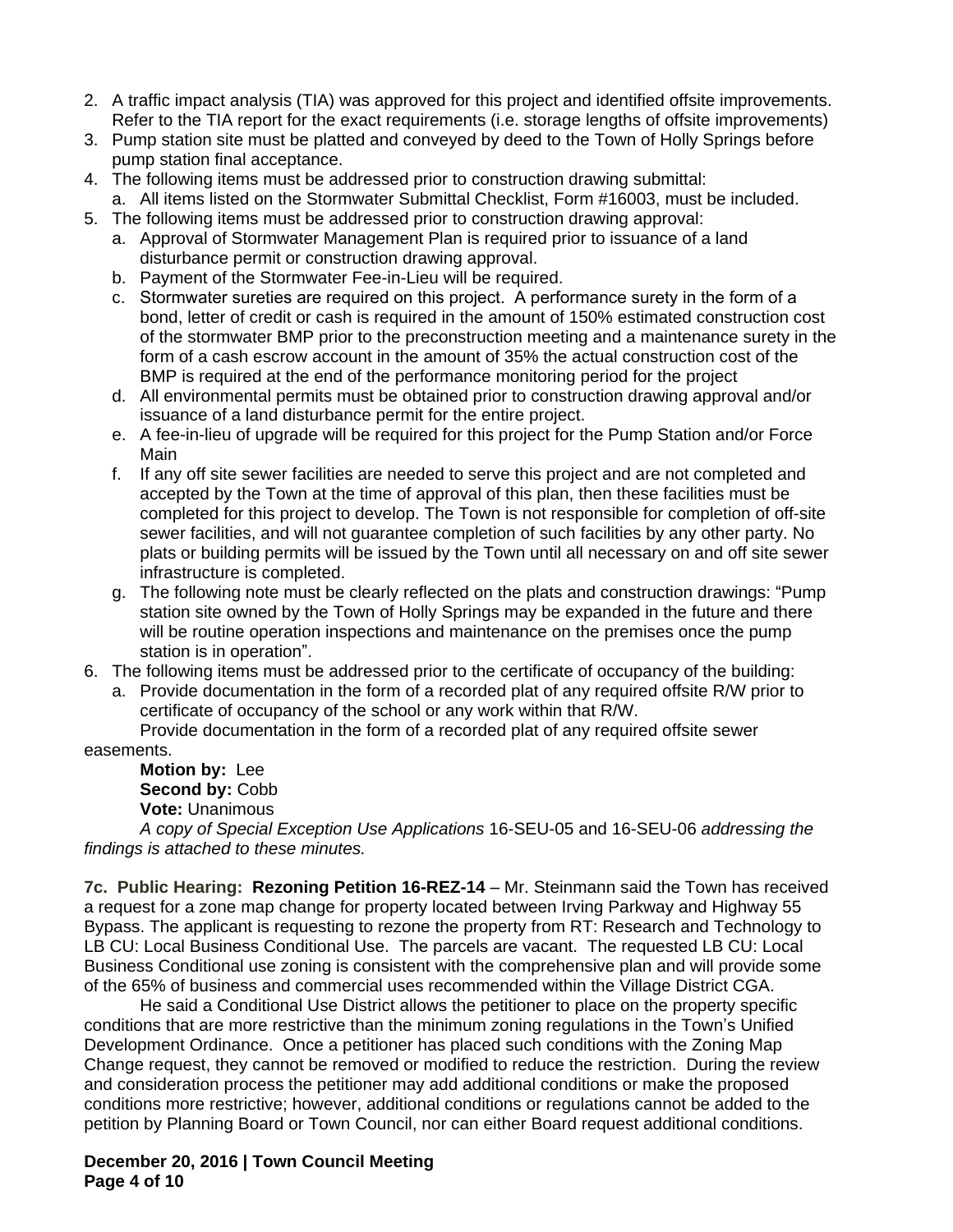The property owner has offered the following conditions:

- 1. The following uses will not be permitted within the proposed LB-CU zoning district:
	- a. Automotive sales and services as outlined in Sec. 3.02(A)(l)(a).
	- b. Retail services including antique shop, art gallery, automobile parts sales, bicycle sales and services, clock shop, coin and stamp shop, fabric store, frame shop, hardware store, hobby or game shop, jewelry store, music store, paint store, pet store, radio, TV, or music sales and service, retail showroom and sporting goods.
	- c. Residential as outlined in Sec. 3.02(A)(l)(j).

With that explanation completed, Mayor Sears opened the public hearing. The following input was recorded:

Jason Barron, representing the applicant – Mr. Barron spoke in favor of the rezoning. There being no further input, the public hearing was closed.

**Action #1:** The Council approved a motion to accept the following statements as being true: "*The requested zone map change from RT to LB CU is consistent with the Holly Springs Comprehensive Plan since the Future Land Use Plan Map indicates this property as Business Park and Regional Center, and the conditions proposed by the applicant will limit uses that would be incompatible with the Business Park designation. The Future Land Use Plan Map also indicates that a portion of the requested zone map change is located within the Village District Community Growth Area, which indicates that business and commercial uses should constitute a minimum of sixty-five (65) percent of the core area."*

**Motion by:** O'Brien **Second by:** Cobb **Vote:** Unanimous

**Action #2:** The Council approved a motion to adopt ordinance 16-REZ-14 to approve and enact Zone Map Change Petition #16-REZ-14 to change the zoning of 4.09 acres consisting of Wake County PINs #0649435538 and 0649438830 from RT: Research and Technology to LB CU: Local Business Conditional Use, as submitted by the John R. McAdams Company, with the following conditions, as offered by the applicant:

- 1. The following uses will not be permitted within the proposed LB-CU zoning district:
	- a. Automotive sales and services as outlined in Sec. 3.02(A)(l)(a).
	- b. Retail services including antique shop, art gallery, automobile parts sales, bicycle sales and services, clock shop, coin and stamp shop, fabric store, frame shop, hardware store, hobby or game shop, jewelry store, music store, paint store, pet store, radio, TV, or music sales and service, retail showroom and sporting goods.
	- c. Residential as outlined in Sec. 3.02(A)(l)(j). **Motion by:** Williams **Second by:** Dickson **Vote:** Unanimous *A copy of Zoning Ordinance 16-REZ-14 is attached to these minutes.*

## **7d. Public Hearing: Ordinance 16-11,16-UDO-03 Unified Development Ordinance**

**Amendment -** Mr. Steinmann said the specific Unified Development Ordinance amendment being proposed is to clarify that multi-family dwellings, including apartments and condominiums, are allowed as Special Exception Uses in the LB: Local Business zoning district as a component to a mixed-use option project, and to allow for increased residential density for vertically mixed-use option projects in the LB zone under specific circumstances.

With that explanation completed, Mayor Sears opened the public hearing. The following input was recorded: None.

There being no input, the public hearing was closed.

**Action #1:** The Council approved a motion to accept the following statements as being true: *"The requested UDO Text Amendment is consistent with the Vision Holly Springs Comprehensive Plan and the Northeast Gateway Land Use Plan, which recommends that The* 

**December 20, 2016 | Town Council Meeting Page 5 of 10**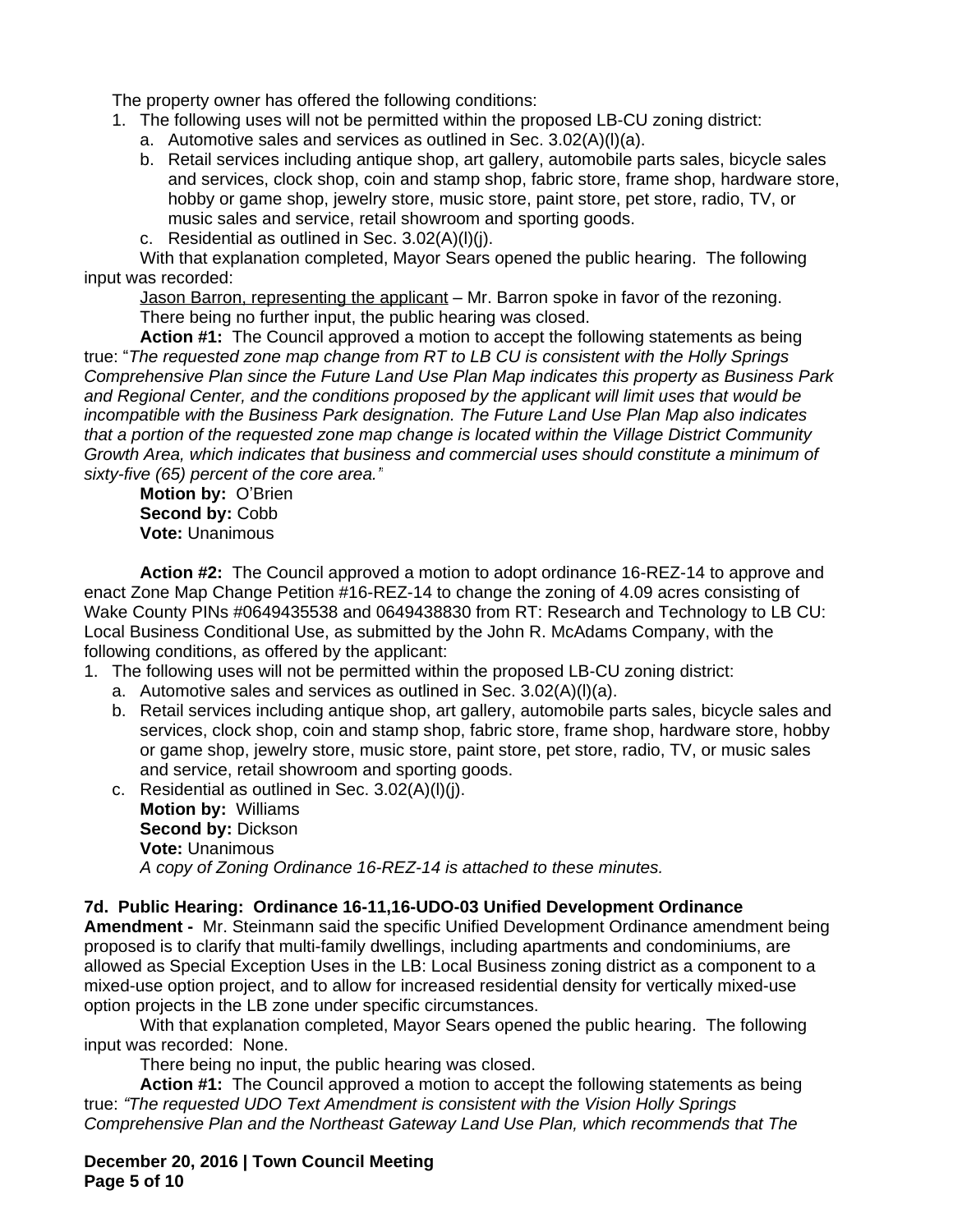*"Very High Density Residential" areas within the Sunset Lake Road and Holly Springs Road CGA be of a much higher density, above 15 units per acre, provided that the residential development is associated with a mixed use project or is immediately adjacent to large commercial projects or an integrated center. This amendment also provides the tools necessary for staff and the development community to implement the Plan's goals and objectives."*

**Motion by:** Cobb **Second by:** Dickson **Vote:** Unanimous

**Action #2:** The Council approved a motion to adopt ordinance 16-11 to approve and enact UDO Text Amendment #16-UDO-03 to modify the text of UDO Section 3.02 as submitted by the Town of Holly Springs.

**Motion by:** Dickson Second by: Cobb **Vote:** Unanimous *A copy of* ordinance 16-11 *is attached to these minutes.*

**7e. Public Hearing: Rezoning Petition 16-REZ-02** – Mr. Beard said the Town has received a request to rezone approximately 49.98 acres located along the west side of Avent Ferry Road and south of the intersection with Piney Grove-Wilbon Rd. The request involves four parcels of land – a 39.34-acre single-family property currently zoned R-20, a 4.18-acre single-family property currently zoned R-20, a 0.75-acre single-family property currently zoned R-20, and a 5.71-acre single-family property currently zoned R-10. The applicant also is requesting to have the combined four properties split-zoned and has provided a metes and bounds description of the split location. The requested rezoning is consistent with the Avent Ferry Rd and Cass Holt Rd community growth area designating the properties as Mixed-Use and Residential.

Zoning conditions are offered by the property owners to be placed on the property and are not required by the Town. A Conditional Use District allows the petitioner to place specific conditions on the property that are more restrictive than the minimum zoning regulations in the Town's Unified Development Ordinance. Once a petitioner has placed such conditions with the Zoning Map Change request, they cannot be removed or modified to reduce the restriction. During the review and consideration process the petitioner may add additional conditions or make the proposed conditions more restrictive; however, additional conditions or regulations cannot be added to the Petition by Planning Board or Town Council, nor can either Board request additional conditions.

The property owner has offered the following conditions:

- 1. The project will not exceed 235 residential units within the property limits.
- 2. Each unit shall have one or more of the following to compliment the fiber cement horizontal siding material comprising the primary exterior material: brick, stone, fiber cement shake or board and batten material.
- 3. Vinyl siding is prohibited, but vinyl materials may be used for windows, fascia/soffits, decorative elements, trim elements, or accessory structures.
- 4. Primary entrances for dwelling units with front–facing garages must have a covered porch/stoop area leading to the front door.
- 5. Any garage shall not protrude more than 8 feet past the front porch of the unit.
- 6. Garage doors facing a public street must be: (i) painted to match the siding or trim color, (ii) have windows, decorative details or carriage style adornments, and (iii) no greater than sixteen feet (16') wide.
- 7. If two (2) garage doors are located adjacent to one another, there shall be at least 1 foot (1') of space between the doors.
- 8. Roofs shall be pitched at 5:12 or greater.
- 9. Each Townhome unit must have its own distinct roof such that the roofs for any block of Townhomes do not appear as a single mass roof.

#### **December 20, 2016 | Town Council Meeting Page 6 of 10**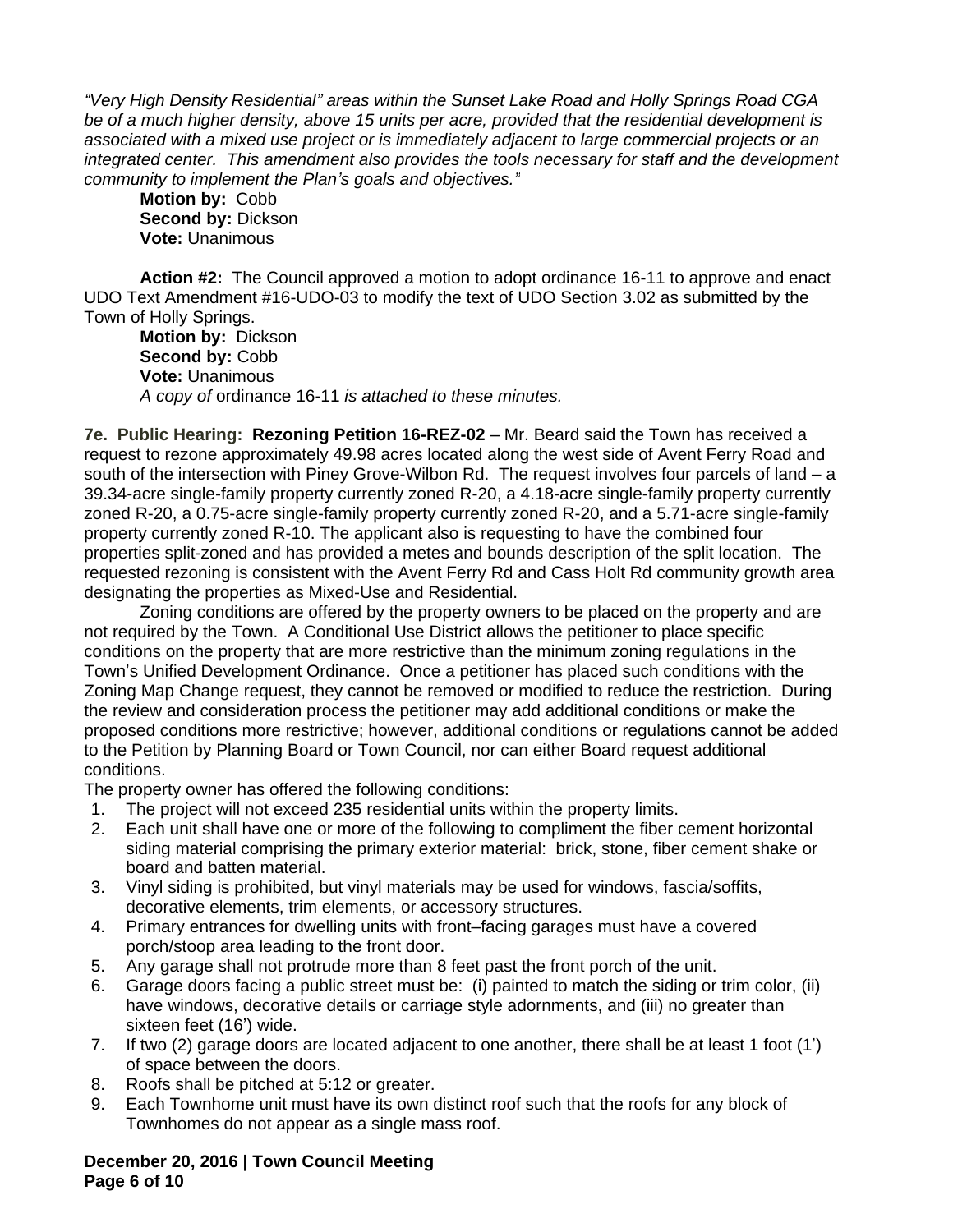- 10. The property shall only be used for residential uses and associated accessory uses.
- 11. Any Preliminary Plan submitted for development on the subject property shall include a yard of at least 30 feet in width along the property line adjacent to the parcels with Wake County Tax Parcel Identification Numbers: 0648-35-8793; 0648-35-8890; 0648-35-9606; 0648-35- 9808; 0648-35-9905; 0648-36-8715; 0648-36-9012; and 0648-36-9149.

12. All road frontage improvements associated with new development, which for clarity are adding an additional travel lane (and necessary improvements) along Avent Ferry Road shall be constructed and installed prior to the recordation of the initial subdivision plat, at the expense of the Developer pursuant to a development agreement to reimburse transportation fees from this project.

Ms. Goodson addressed the Council to discuss traffic improvements. She said the applicant would be responsible for widening Avent Ferry Road in front of the property as well as conduct a traffic impact analysis for possible off-site improvements.

Jason Barron, representing the applicant – Mr. Barron said this project has been developed over many months, and he feel it is a good plan that would benefit the Town.

Rynald Stephenson, traffic engineer with the project -- Mr. Stephenson said the traffic impact analysis, which generally comes at a later stage in the development process, has not been completed. He said it would take into account current approved road projects in the vicinity as well as other approved developments. He provided a Trip Generation Comparison to give the Council and concerned neighbors an idea of how traffic would be impacted by various land uses. He said: Residential development would generate 1,700 trips per day; commercial would generate 17,000 trips per day; and a mixed use development would generate 11,600 trips per day.

Mr. Stephenson concluded that residential development of the property as is being proposed would have a much lower traffic impact on Avent Ferry Road than any other type of development.

Mr. Stephenson said the developer would provide frontage improvements on Avent Ferry Road of just under a half a mile. In addition, the developer was committed to providing off-site improvements to close a gap on Avent Ferry Road. In total, the developer would provide nearly \$3 million in improvements to include about a mile of new lane between Piney Grove-Wilbon Road and the entrance to Holly Glen.

Tom Beebe, Carolantic Homes – Mr. Beebe said he understands and empathizes with those who endure traffic on Avent Ferry Road. He said he feels the subject project could ultimately make traffic better. He stressed that his company would complete the north side of the Avent Ferry Road widening from Cass Holt Road to Piney Grove-Wilbon Road. He pointed out that he would be providing a significant \$3 million in road improvements while contributing only an estimated 4% increase in traffic.

Councilman O'Brien asked how the applicants came up with their trip generation comparison.

Mr. Stephenson explained they used the national standard as published in the transportation design standards manual. They are numbers, he said, that are nationally accepted rules of thumb upon which every transportation impact analysis is based.

With that explanation completed, Mayor Sears opened the public hearing. The following input was recorded:

Ed Neering, 200 Highland Springs and Craig Ashby, 201 Highland Springs – Mr. Ashby stated Avent Ferry Road collision statistics and increasing traffic counts. He noted evacuation routes and said it is difficult to conceive now how residents would be evacuated, much less with added approved residential subdivisions.

Mr. Neering – Mr. Neering addressed the question of community growth areas. His understanding is that a CGA should have mostly commercial. He said he feels the Avent Ferry Road – Cass Holt Road CGA should contain more commercial instead of this proposed residential subidivision.

Colleen Bradley, 305 Avent Meadows – Ms. Bradley said she is concerned about patient safety and that sometimes it takes a long time to go four miles down Avent Ferry Road in heavy traffic peaks.

**December 20, 2016 | Town Council Meeting Page 7 of 10**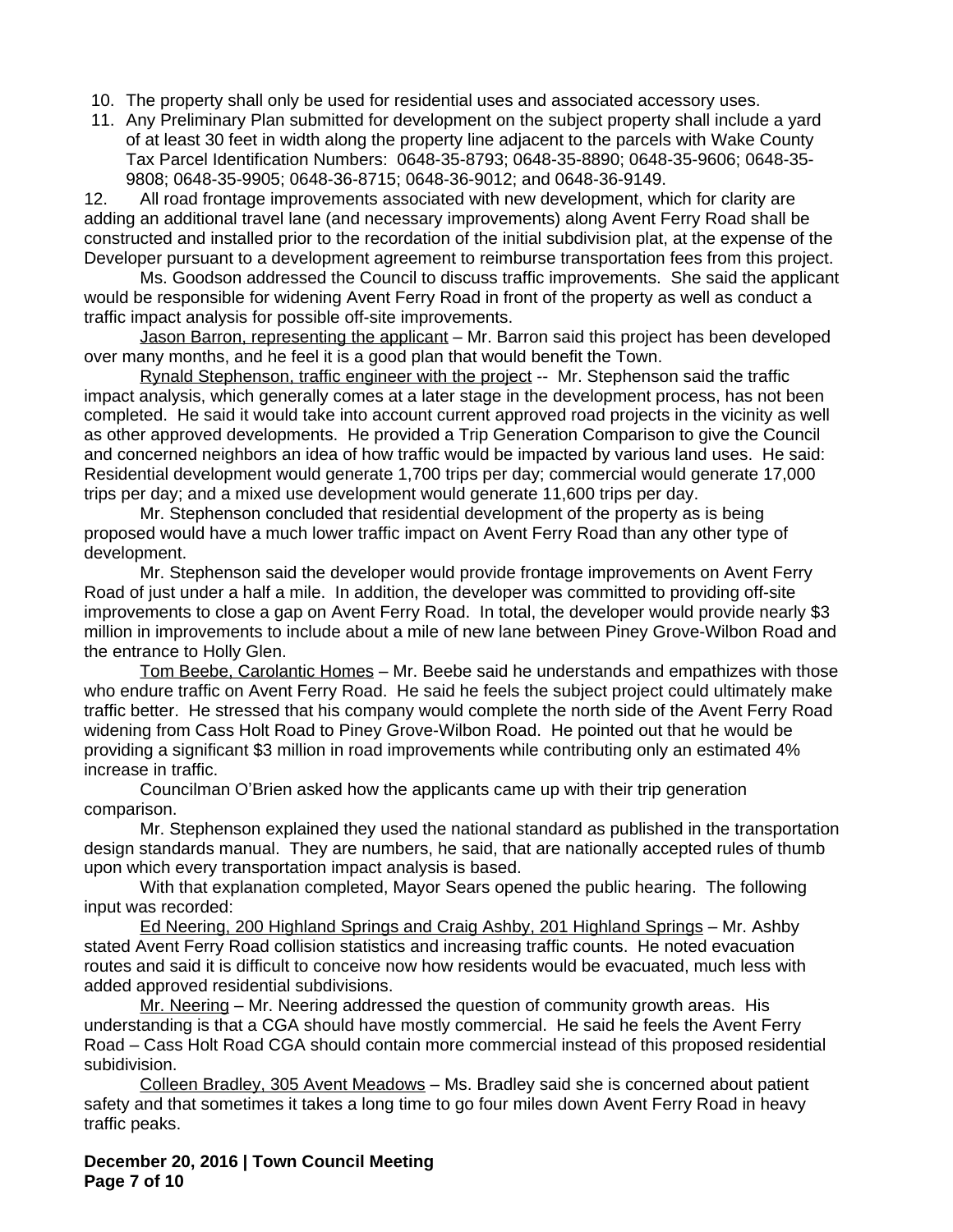Brenda Compton, 400 Stacy Street, Raleigh - Ms. Compton addressed the Council on behalf of neighboring property owner Bob Stafford. She said she just wanted to make sure that the alignment of Capeside and Cass Holt would maintain Stafford's access to Capeside.

Karen Marsh, 113 Holly Green Lane – Ms. Marsh said she is concerned about the topography of the property and how it could be developed with homes.

Dan Berry, 120 Abbeville Lane – Mr. Berry urged the Council to oppose the rezoning, citing that a CGA should have a commercial or mixed use core with no residential.

Jeremy Merrill, 201 Airedale Drive – Mr. Merrill spoke in opposition. In addition, he asked the Council to revisit the Comprehensive Plan and update it.

Duke Boykin, representing the Wood family – Mr. Boykin said the Wood family has not complained about development in Holly Springs, even as it surrounded their own property. They waited until a quality developer like Carolantic came along, he said. He urged the Council to recognize the rights of the Wood family to develop their land and that the Carolantic group would do a good job for the community.

There being no further input, the public hearing was closed.

Chief Smith addressed the issue of response time. He said the goal is an eight-minute or less response time. The occasion cited by Ms. Bradley, he said, was a non-life-threatening call that was dispatched as such and it was at the high school during a sporting event. He said it took extra time because no one communicated to the responding ambulance crew exactly where the injured student was on campus. It was not because of traffic congestion, he said.

Councilwoman Lee said traffic improvements on Avent Ferry Road have been significant but she wants to see how they continue working before adding more traffic and wiping out the benefit of the improvements that have been made. She said she is not in favor of R-8 anywhere in that area until we see those road improvements.

Councilman Dickson said he is not inclined to support the project until traffic improvements, like Main Street Extension, are tested.

Councilman O'Brien said he feels there should be commercial development there and not residential development.

Councilman Cobb said he would like to see the traffic impact analysis completed before voting on the project.

Councilwoman Williams said she didn't feel a 4% increase in traffic on Avent Ferry Road was significant, especially since the developer would be more than mitigating that with road improvements. She added that the Town has businesses that have come here expecting customers, and she feels the Council should support growth and development, especially when it is good growth. She said she also would like to see the TIA.

**Action:** The Council approved a motion to deny Zone Map Change Petition #16-REZ-02 **Motion by:** Lee

Second by: Cobb **Vote:** Unanimous

**9a. (This item was moved to Public Hearings during Agenda Adjustment) Public Hearing: 16-DP-09 for Downton Square Townhomes –** Mr. Steinmann said the applicant has requested approval to build 88 townhomes on W. Holly Springs Road, that will provide interconnectivity from W. Holly Springs Road to Oak Hall. Downton Square would be developed in the R-MF-8 zoning district.

Ms. Goodson addressed what transportation improvements would be required.

With that explanation completed, Mayor Sears opened the public hearing, and the following comments were recorded:

Lisa Cater, 133 Gremar – Ms. Brooks said there currently is a problem with speeders. She said the addition of the connection to her subdivision was going to add more traffic than their narrow residential street can handle.

George Smith, 229 Stonehedge Ct. -- Mr. Smith spoke against the development.

**December 20, 2016 | Town Council Meeting Page 8 of 10**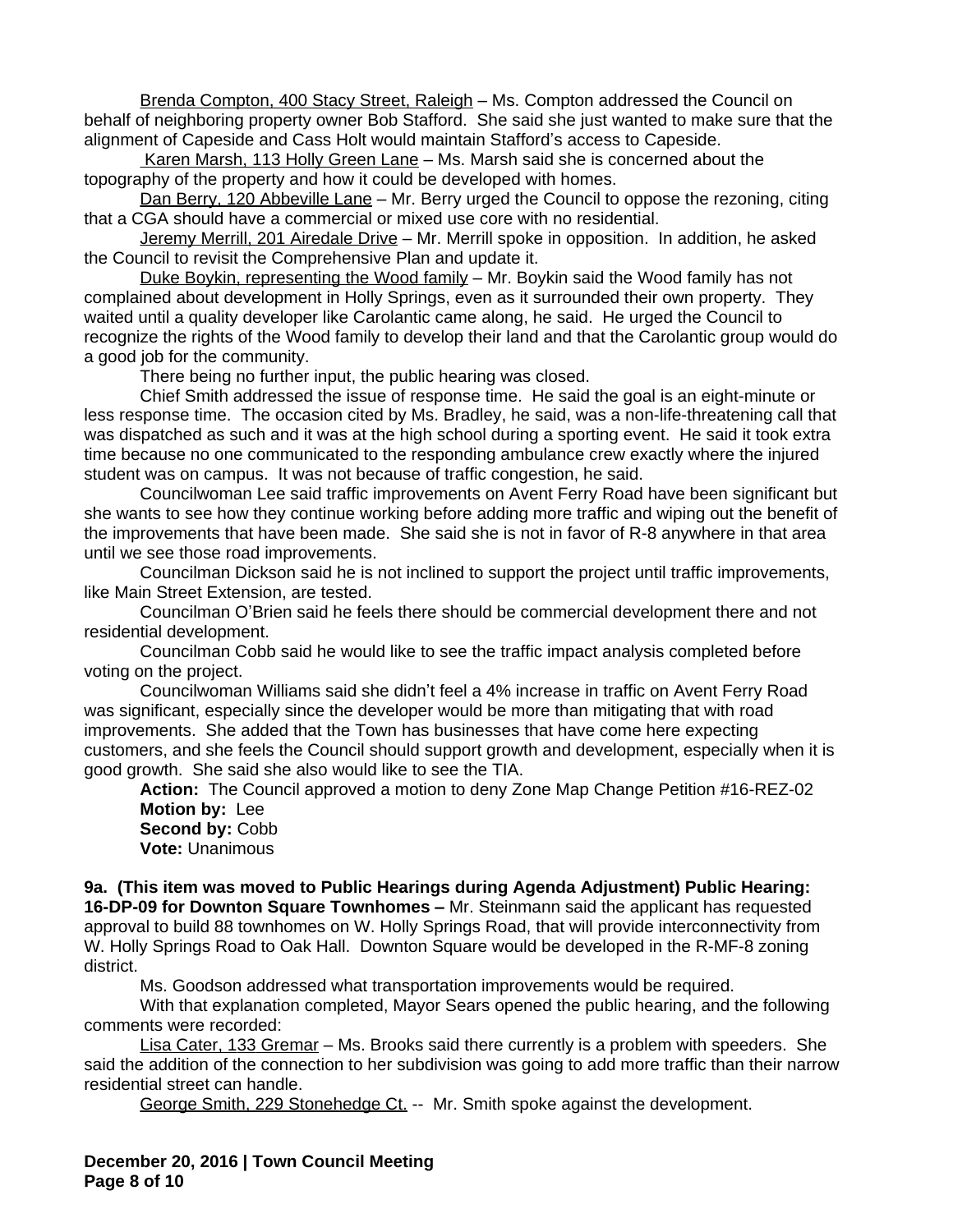Pam Davison, 105 Ramshorn Ct. – In addition to traffic, the Davisons said they are worked about the lack of amenities and how to keep a developer true to the conditions of the rezoning.

Michael Davison, 105 Ramshorn Ct. – Mr. Davison said if each unit generates six trips per day for each of the 88 townhomes, then there would be nearly 600 extra cars potentially on his street each day. He asked that the plan be changed to provide for their own access.

Clayton Dillard, 204 Stonehedge Ct. - Mr. Dillard said traffic is his issue. He said if the decision is to put a median in on Holly Springs Road, then he asked that the Town wait until the road is widened.

Doug Steigerwald, 200 Tullich Way – Mr. Steigerwald said speeders are already a problem. He said he knew the property would develop one day, but he can't accept added traffic on his residential street

There being no further comments, the public hearing was closed.

Council asked staff about the interconnectivity of the plan.

Staff said that interconnectivity is desired in a community so that, among other things,:

- traffic is dispersed throughout the town and not funneled only out onto the major thoroughfares, creating traffic problems;
- emergency vehicles and service vehicles like garbage trucks can flow from one neighborhood to another;
- residents of neighborhoods feel connected and have free movement; **Action:** The Council approved a motion to defer action to give the applicant an

opportunity to reassess and reconfigure the road network so that it is less impactful. **Motion by:** Dickson

Second by: Cobb **Vote:** Unanimous

**8. Consent Agenda:** The Council approved a motion to approve all items on the Consent Agenda. The motion carried following a motion by Councilman Cobb, a second by Councilman Dickson and a unanimous vote. The following actions were affected:

8a. Minutes – The Council approved the minutes of the Council's regular meeting held Nov. 15, 2016.

8b. Resolution 16-42– The Council adopted Resolution 16-42 to approve and enact Development Procedures Amendment #16-DPM-01. *A copy of Resolution 16-42 is attached to these minutes.* 

8c. Resolution 16-43 - The Council adopted Resolution 16-43 declaring certain personal property surplus to the needs of the town. *A copy of Resolution 16-43 is attached to these minutes.*

8d. Resolution 16-44 - The Council adopted Resolution 16-44 declaring certain personal property surplus to the needs of the town. *A copy of Resolution 16-44 is attached to these minutes.*

8e. Resolution 16-45 - The Council adopted Resolution 16-45 declaring certain personal property surplus to the needs of the town. *A copy of Resolution 16-45 is attached to these minutes.*

8f. Budget Amendment - The Council adopted amendments to the FY 2016-17 budget to continue the Town's water meter upgrade and change-out program.

8g. Buckhorn Creek Elementary School Pump Station - This item was moved to Consent Agenda during Agenda Adjustment. The Council approved the site plan for a pump station to be located on the Buckhorn Creek Elementary School site.

**9a. 16-DP-09 for Downton Square Townhomes –** This item was move to Public Hearing during agenda adjustment.

**9b. Buckhorn Creek Elementary School Pump Station --** This item was move to the Consent Agenda during agenda adjustment.